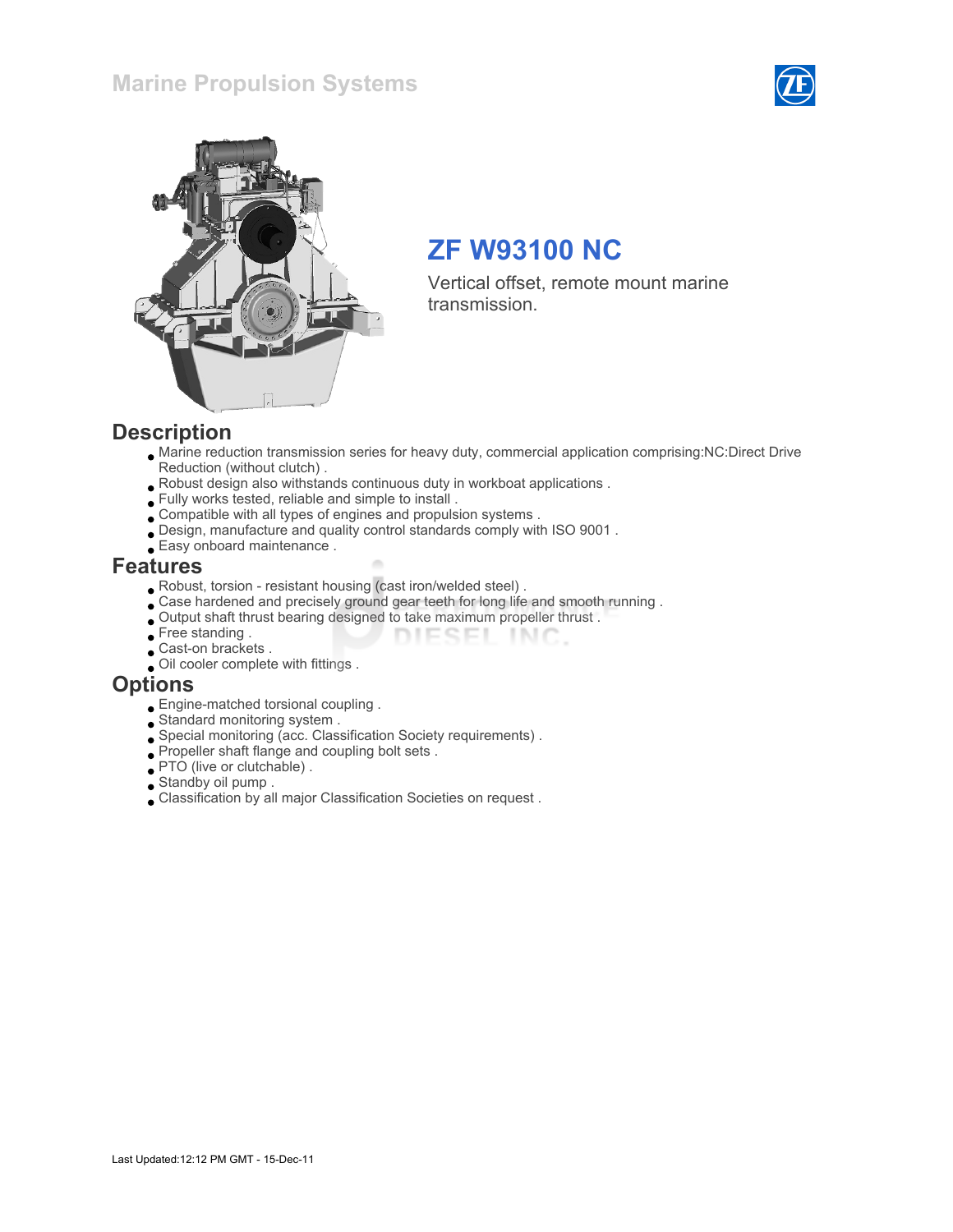# ZF W93100 NC **Ratings**

# Continuous Duty

| <b>RATIOS</b>        | MAX.<br><b>TORQUE</b> |         | POWER/RPM                                                          |         | <b>INPUT POWER CAPACITY</b> |         |           |    |           | <b>MILLX-T</b><br>MAX.<br><b>RPM</b> |     |
|----------------------|-----------------------|---------|--------------------------------------------------------------------|---------|-----------------------------|---------|-----------|----|-----------|--------------------------------------|-----|
|                      | Nm                    | ftlb    | <b>kW</b>                                                          | hp      | <b>kW</b>                   | hp      | <b>kW</b> | hp | <b>kW</b> | hp                                   |     |
|                      |                       | 500 rpm |                                                                    | 600 rpm |                             | 750 rpm |           |    |           |                                      |     |
| $\boxed{ }$ 3.759    |                       |         | 98674 72778 10.3324 13.8559 5166 6928 6199 8314 7749 10392         |         |                             |         |           |    |           |                                      | 750 |
| $\boxed{\Box}$ 5.000 | 85950                 |         | 63393   9.0000   12.0692   4500   6035   5400   7242   6750   9052 |         |                             |         |           |    |           |                                      | 750 |

\* Special Order Ratio.

Ratings shown for the ZF W17000, and larger gearboxes, are valid for applications without ice classification and comply with BV (Bureau Veritas) rules.

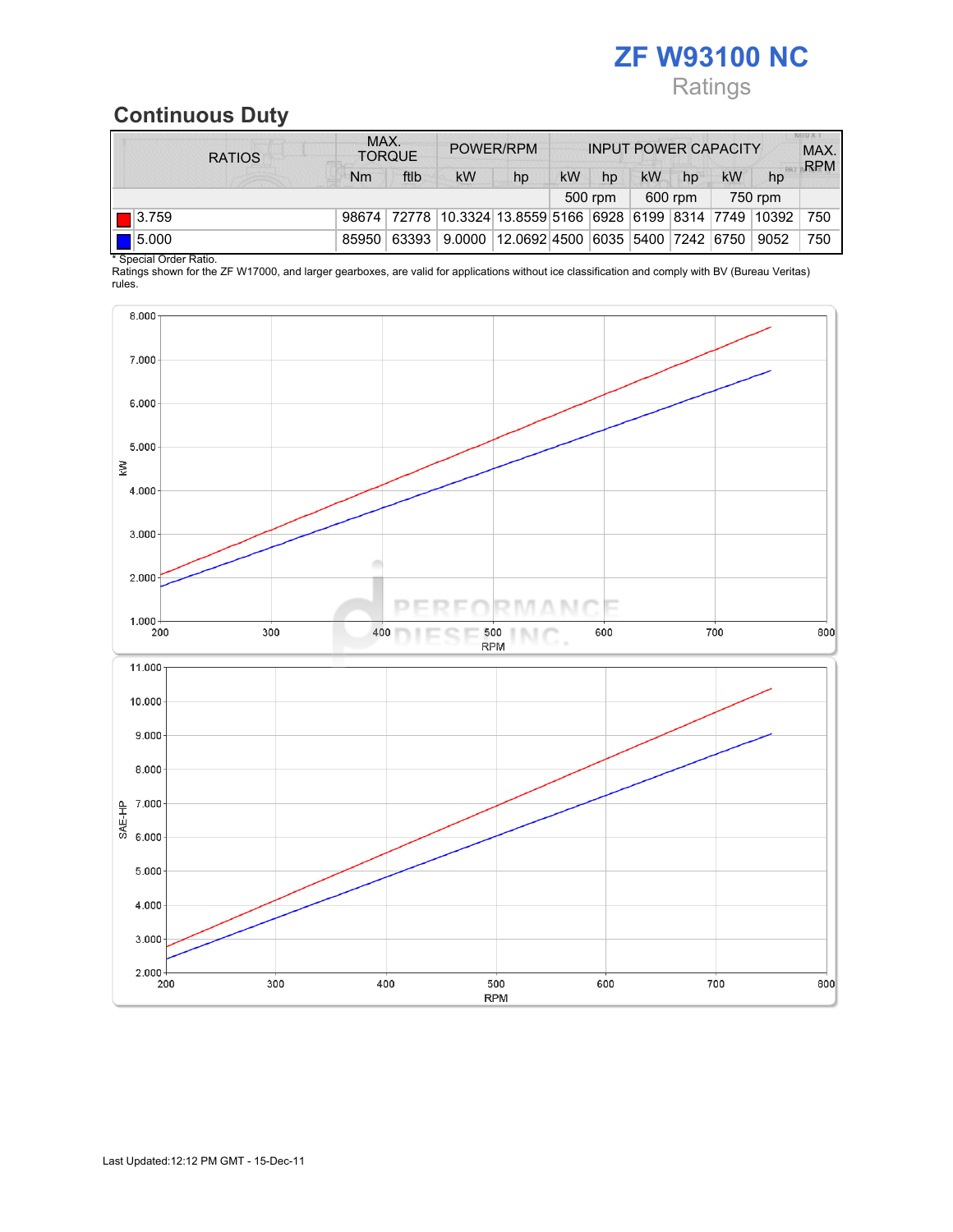ZF W93100 NC **Dimensions** 



| mm (inches) |                |                 |                |                |                            |                      |            |  |  |
|-------------|----------------|-----------------|----------------|----------------|----------------------------|----------------------|------------|--|--|
| A           | B <sub>1</sub> | B <sub>2</sub>  | H <sub>1</sub> | H <sub>2</sub> |                            |                      |            |  |  |
| 980 (38.6)  | 1,230(48.4)    | 1,230 (48.4)    | 1,120(44.1)    | 1,792 (70.6)   | 1,225(48.2)                | $\vert$ 1,210 (47.6) | 360 (14.2) |  |  |
|             |                | Weight kg (lb)  |                |                | Oil Capacity Litre (US qt) |                      |            |  |  |
|             |                | 15,800 (34,760) |                | 720 ( 763)     |                            |                      |            |  |  |

# **Output Coupling Dimensions**

|    |  |    |            |    |              |    | <b>Bolt Holes</b>                                       |     |              |     |
|----|--|----|------------|----|--------------|----|---------------------------------------------------------|-----|--------------|-----|
|    |  |    |            |    |              |    |                                                         | No. | Diameter (E) |     |
| mm |  | mm | $\n  un\n$ | mm | $\mathsf{I}$ | mm |                                                         |     | mm           |     |
|    |  |    |            |    |              |    | 800   31.5   710   28.0   450   17.7   80.0   3.15   22 |     | 37.0         | -46 |

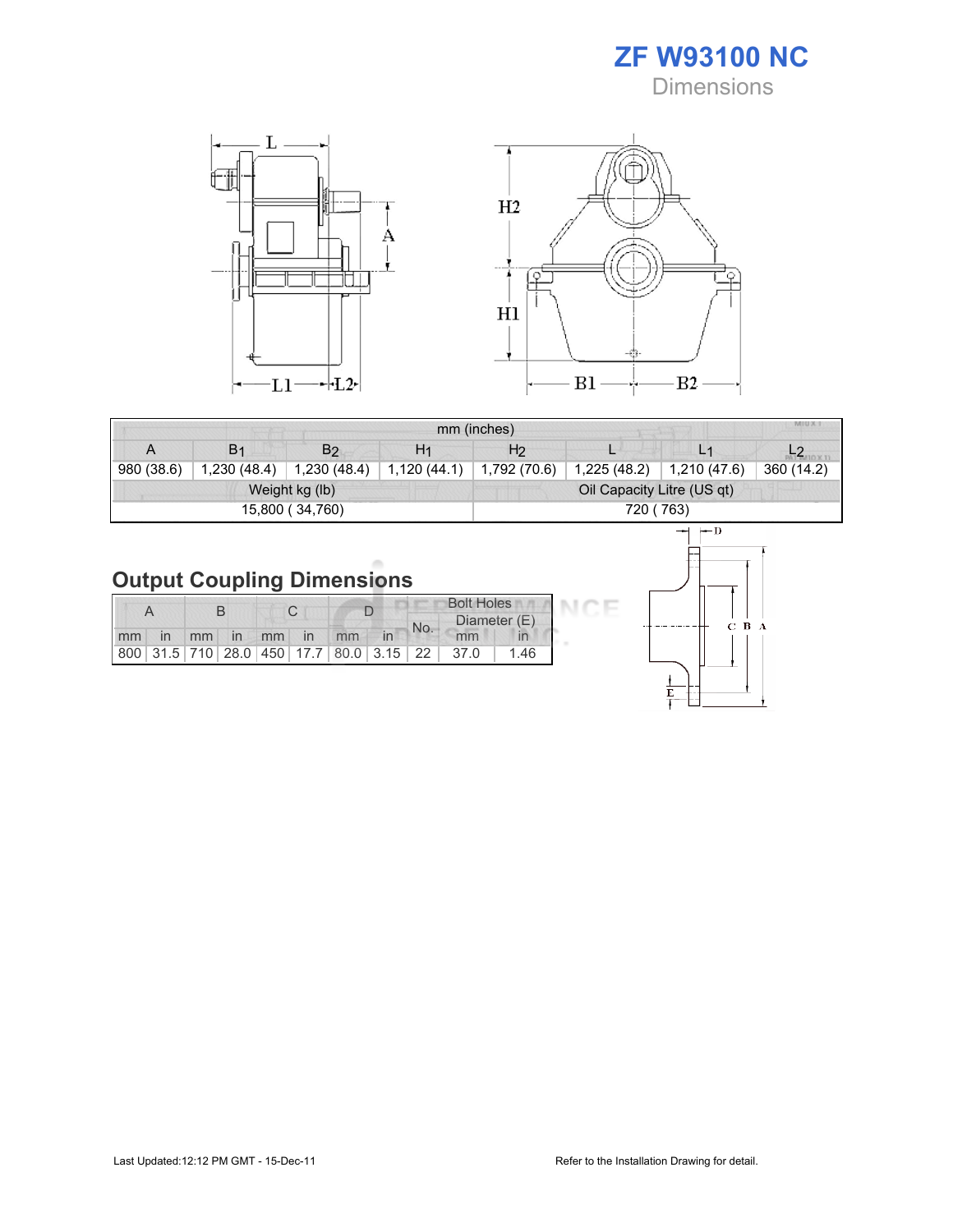

### PTO Configurations



PTO4 (Clutchable)

PTO5 (Live)